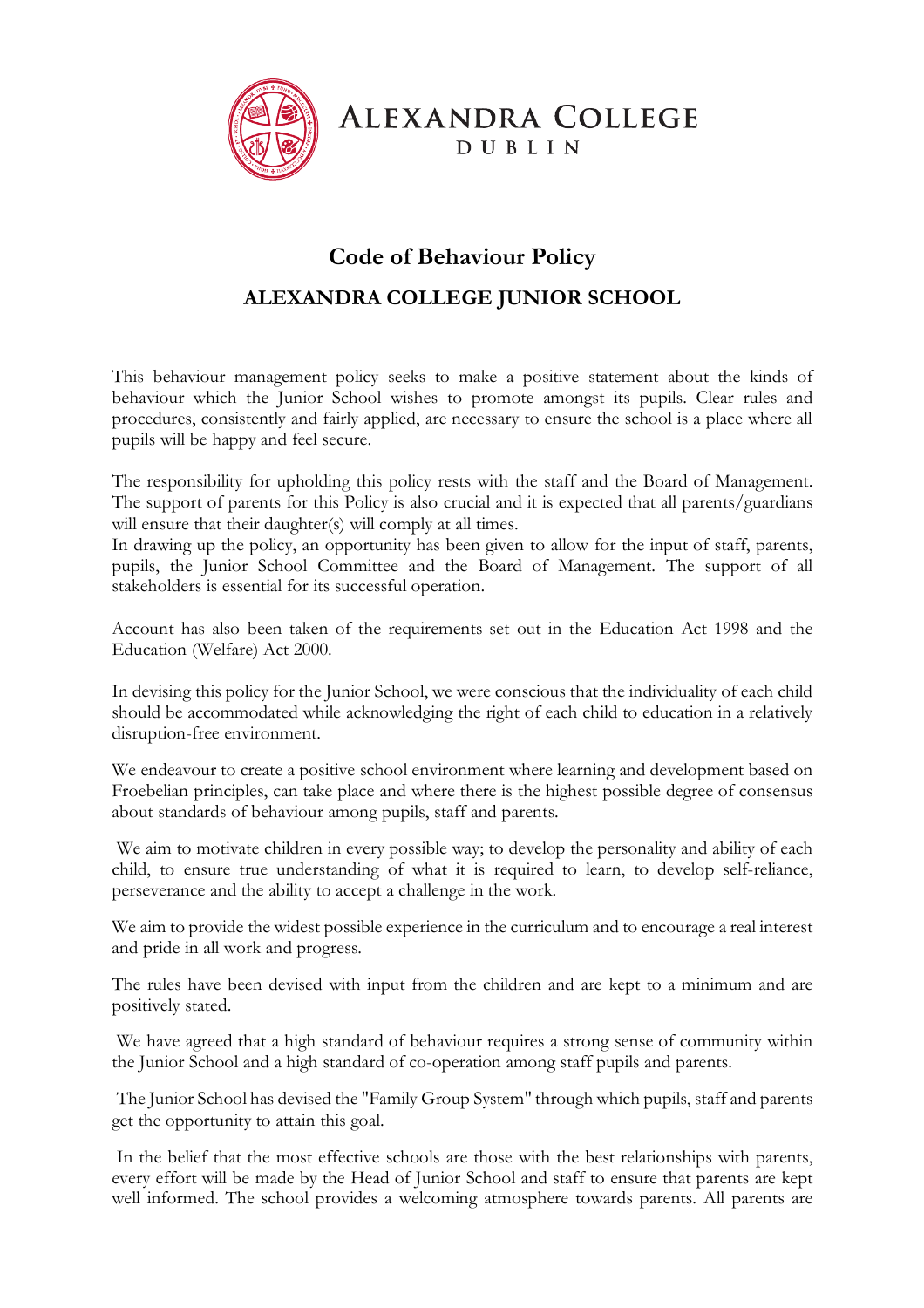informed, not only when their children are in trouble, but also when they have behaved particularly well.

A copy of this policy is available on the school website and all new parents will receive a hard copy. The Code of Conduct has been sanctioned by Board of Management and will be reviewed at two yearly intervals.

## **The Code of Behaviour encompasses all school activities whether on or off campus.**

## **JUNIOR SCHOOL ALEXANDRA COLLEGE**

## **The aims of the Code of Behaviour are:**

- To provide guidance for pupils, teachers and parents on behavioural expectations.
- To promote and develop a positive educational community which encourages self-discipline, cooperation in learning and develops self-esteem.
- To foster the development of a sense of responsibility in pupils based on respect, consideration and tolerance of others
- To foster the development of a sense of responsibility in pupils based on respect for the learning and teaching environment
- To foster and value openness of mind and to aspire to having a sense of responsibility for ourselves and society
- To foster an atmosphere of tolerance and trustworthiness
- To provide for the effective and safe operation of the school.
- To facilitate the education and development of every child.
- To foster caring attitudes to one another and to the environment.
- To enable teachers to teach without disruption
- To expect proper and appropriate behaviour at all times
- To apply sanctions in an appropriate, equitable and just manner

## **The Code of Behaviour is viewed within the context of the Pastoral Care responsibility of the school.**

## **IMPLEMENTATION**

Every member of the school community has a role to play in the implementation of the Code of Behaviour. Rules will be kept to a minimum, emphasise positive behaviour and will be applied in a fair and consistent manner, with due regard to the age of the pupils and to individual difference. Good behaviour will be encouraged and rewarded. Where difficulties arise, parents will be contacted at an early stage.

## **Affirming Positive Behaviour**

Positive reinforcement of good behaviour leads to better self-discipline and we place a greater emphasis on rewards and incentives rather than on sanctions.

Whenever possible, the staff approach is to notice, encourage and reward good behaviour, rather than to take good qualities for granted.

It is intended that every girl should have equal access to rewards with no particular emphasis placed on those who are academically more able.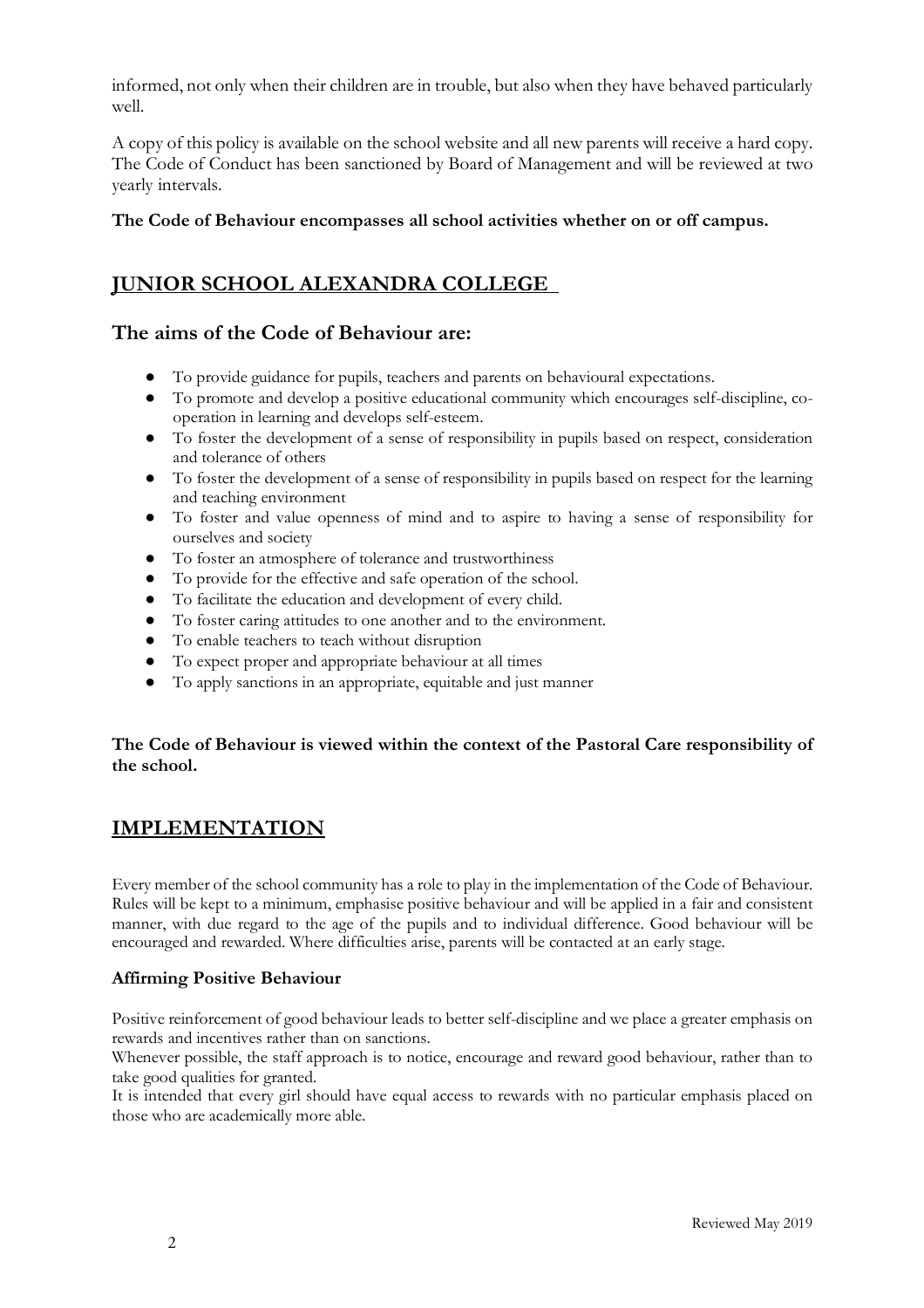## **Pastoral Care**

The school considers it important to support pupils and parents and to find a means whereby school, parents, and pupil may cooperate together in resolving a behaviour issue that has become a trend. From a Pastoral Care perspective, young people often need structured guidance after acting in an anti-social or inappropriate manner. It is useful to encourage the child to confront her misdemeanour through specific and challenging questions which require her to reflect on the unacceptability and consequences of these actions. This leads to the young person addressing the problem, taking responsibility and bringing about a final, positive outcome through a change in their conduct. The purpose is to provide time for the young person to reflect upon the occasion when they chose to act inappropriately and to examine the conduct that led to a negative outcome. When children choose to act inappropriately, any sanction or punishment imposed should aim to address the specific problem and also to help pupils to gain insight into their actions.

## **School Rules**

School rules are kept to a minimum and are devised with regard for the health, safety and welfare of all members of the school community. If a school is to function efficiently, it is necessary that rules and regulations are clearly stated and enforced consistently and fairly (Appendix 1).

Generally the use of mobile phones is not necessary in the Junior School as the children are encouraged to use the school phone when needed. An exceptional circumstance is girls travelling alone to and from school. They are permitted to carry mobile phones under rules and conditions (Appendix 2).

## **Before/After School**

Parents are reminded that the staff of the school does not accept responsibility for pupils before official opening time of 7.50a.m. or after the official closing time of 3 p.m. Pupils involved in such activities (3- 6pm) are expected to behave in accordance with school behaviour policy during these times.

## **Incident Record**

In consultation with teachers a record of instances of misbehaviour or repeated instances of misbehaviour or bullying will be maintained by the Junior School Head in the Incident Record. This will be a formal record and may be called up in any case of suspension or expulsion. It will be retained by the school until any pupil mentioned in it reaches the age of 18.

## **ROLES AND RESPONSIBILITIES**

#### **The Junior School Head is expected to:**

- Promote a positive climate in the school.
- Publish the Behaviour Policy (including School Rules) to all parties once ratified by the Board of Management
- Provide and engage in CPD with staff on matters of behaviour management
- Ensure that the Code of Behaviour is implemented in a fair and consistent manner.
- Respond to incidences of misbehaviour/bullying in a structured manner and keep records
- Maintain an Incident Record of all behaviour matters
- Arrange for review of the Code, as required but no later than three years from last review.

#### **The Teachers are expected to:**

- Support and implement the school's code of behaviour.
- Create a safe working environment for each pupil.
- Recognise and affirm good work. (See Strategies and Incentives)
- Prepare schoolwork and correct work done by pupils.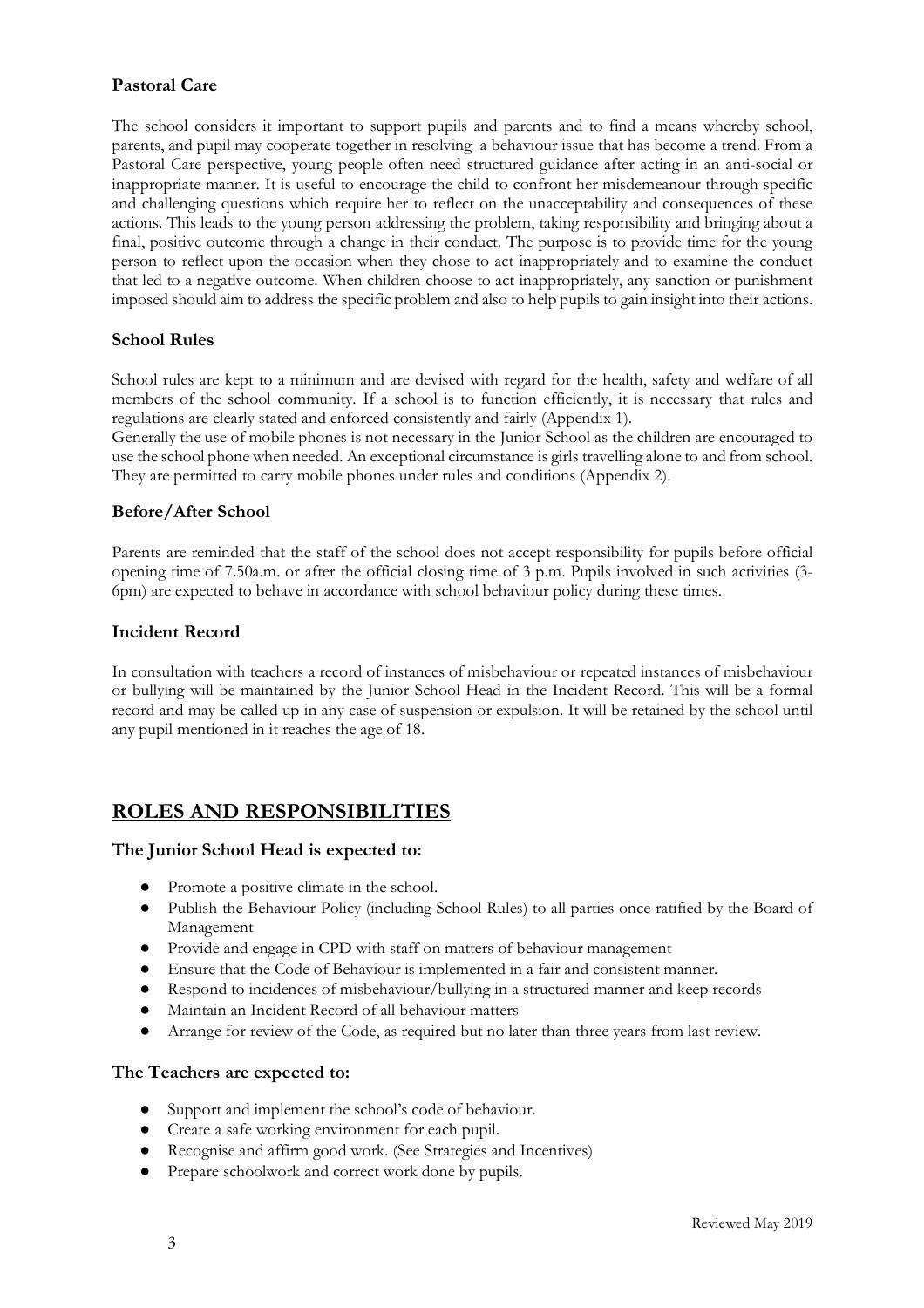- Recognise and provide for individual talents and differences among pupils.
- Be courteous, consistent and fair.
- Keep opportunities for disruptive behaviour to a minimum.
- Deal appropriately with misbehaviour and in accordance with the school behaviour policy.
- Keep a record of instances of serious misbehaviour/bullying or repeated instances of misbehaviour in Incident Book.
- Provide support for colleagues.
- Communicate with parents (following consultation with the Junior School Head) when necessary and provide reports on matters of mutual concern.

## **Pupils are expected to:**

- Attend school regularly and punctually unless there is a genuine reason for absence in which case the school must be informed by a parent/guardian in writing, stating the reason for absence.
- Treat all adults and fellow pupils with respect and courtesy at all times. Behaviour that interferes with the rights of others to learn and to feel safe is unacceptable
- Share and show care for fellow pupils at both work and play
- Avoid behaving in any way which would endanger others
- Show respect for all school property, the property of fellow pupils and to keep the school environment clean and litter free.
- Take pride in their appearance, to have all books and required materials and to be in the right place at the right time.
- Listen to and obey a teacher's advice/instructions, to work to the best of their ability and to present assignments neatly
- Refrain from all hurtful remarks, swearing and name-calling
- Include other pupils in games and activities
- Follow school and class rules

## **Parent/guardians are expected to:**

- To know and support the school Code of Behaviour and to encourage their children to adhere to it.
- To encourage children to have a sense of respect for themselves and for property.
- To ensure that their children come to school on time regularly and punctually, refreshed and prepared for work, unless there is a genuine reason for absence in which case the school must be informed by a parent/guardian in writing, stating the reason for absence.
- To take an active interest in their children's work and progress, be involved where possible and look to support school events.
- Co-operate with teachers in instances where their child's behaviour is causing difficulties for others.
- Communicate with the school in relation to any problems, which may affect child's progress/behaviour.

## **The BOM is expected to:**

- Provide a comfortable, safe environment.
- Support the Junior School Head and staff in implementing the code.
- Ensure regular review of the policy.
- Examine and apply this policy in accordance with relevant legislation
- Fulfil its legal obligations for reporting to relevant bodies
- Engage in the application of the measures to deal with gross misbehaviour
- Ratify the code.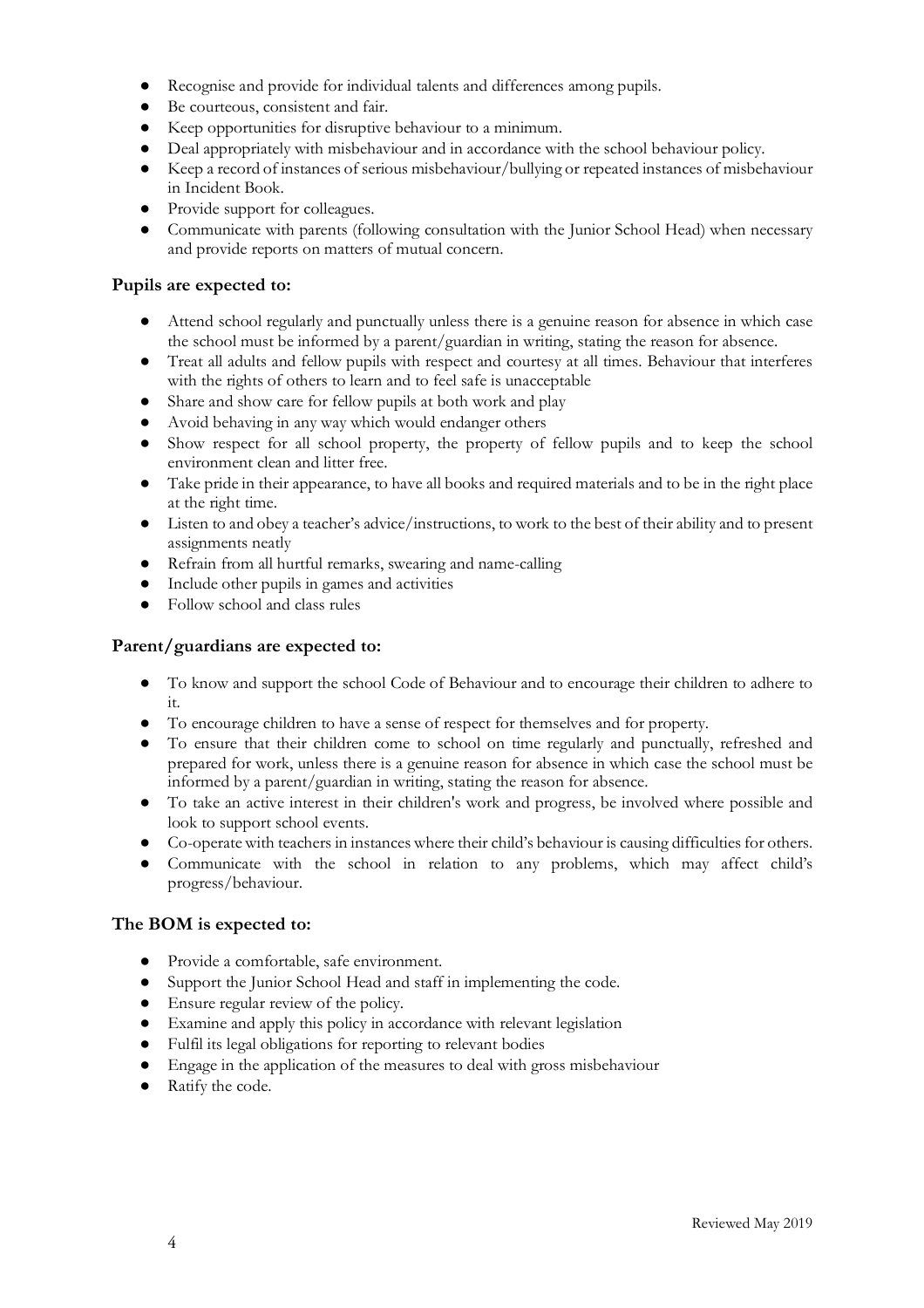# **IN-SCHOOL MANAGEMENT OF BEHAVIOUR**

Positive reinforcement of good behaviour leads to better self-discipline and Alexandra Junior School places a greater emphasis on rewards and incentives rather than on sanctions.

## **Strategies/Incentives to encourage good behaviour**

- A quiet word or gesture to show approval.
- A comment on a child's exercise book.
- A visit to another class or Principal for commendation.
- Praise in front of class group or at Assembly
- Individual class merit awards.
- Delegating some special responsibility or privilege.
- Written or verbal communication with parent.

## **Discouraging Misbehaviour/Sanctions**

The use of sanctions is an important element in the Junior School's Code of Behaviour. They are used in support of the child and intended to change and improve her behavioural pattern. The purpose of sanctions and other strategies is to promote positive behaviour and discourage misbehaviour. Sanctions will be applied according to the gravity of the misbehaviour, with due regard to age and emotional development (See Guidelines Appendices 3&4) These may include:

- Reasoning with pupil.
- Verbal reprimand including advice on how to improve, setting realistic targets.
- Temporary separation from peers within class and/or temporary removal to another class.
- Prescribing completion of discussion sheets from the Conduct File/Incident Book.
- Loss of privileges.
- Detention during break.
- Communication with parents.
- Referral to Principal.
- Principal communicating with parents.
- Exclusion (Suspension or Expulsion) from school (in accordance with Rule 130 of the Rules for National Schools as amended by Circular and Education Welfare Act 2000).

Pupils will not be deprived of engagement in a Curricular Area, except on the grounds of health/safety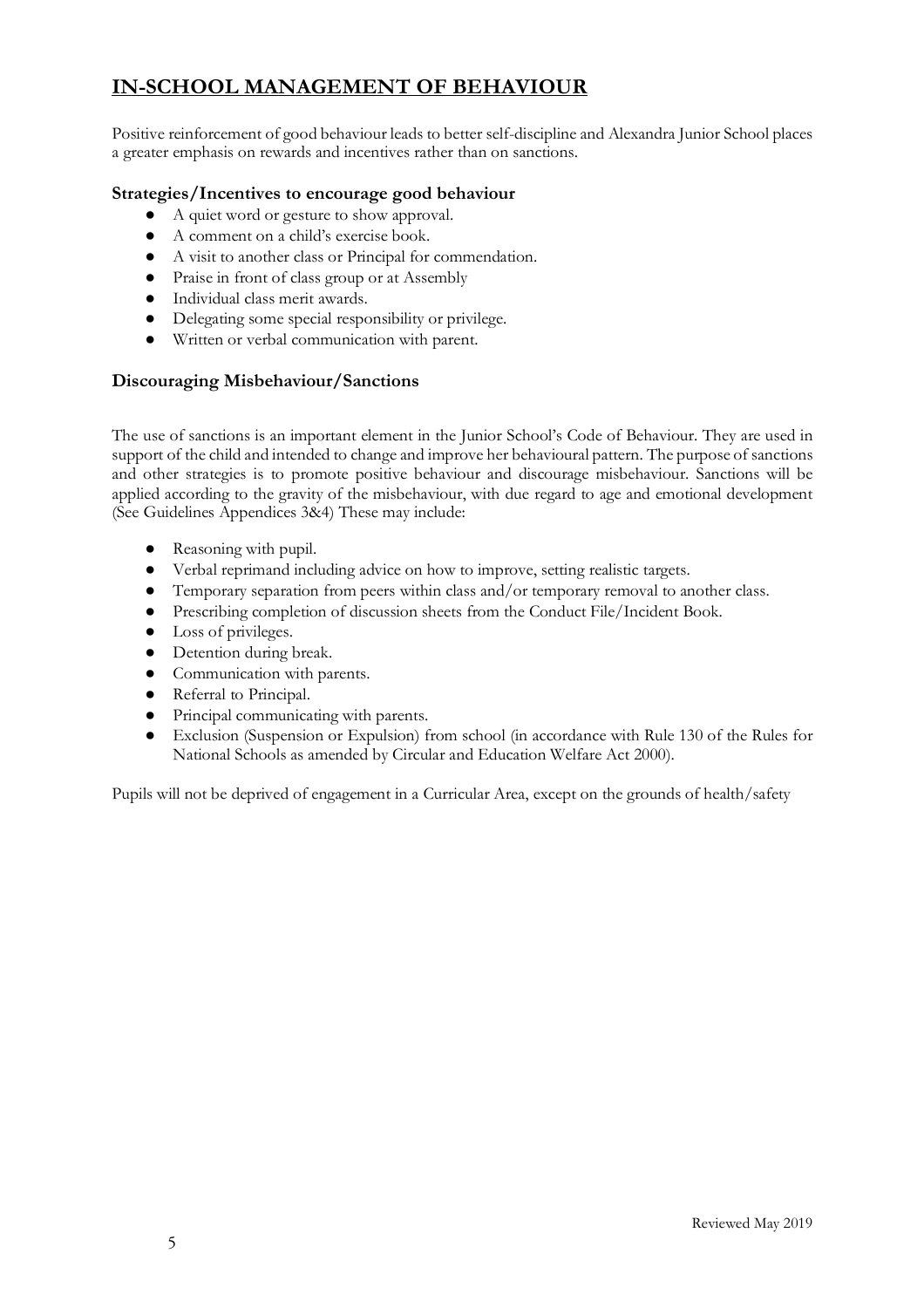#### **APPENDIX 1 SCHOOL/CLASS/EXTRA-CURRICULAR RULES**

**It is the intention of the Junior School to form its behaviour rules in positive language and rules will be kept to a minimum. Rules will be reviewed annually at staff meetings and published at the commencement of the school year. Parents and pupils will be given a copy of the rules at the commencement of each school year.**

#### **SCHOOL RULES**

**Samples**

- $\blacktriangledown$  Pupils must walk quietly in corridors, going to and from play area, hall, etc.
- ✔ Pupils must follow the instructions, stay in designated area, and may leave the playground only with a teacher's permission
- ✔ Pupils must play safely at all times.
- ✔ Anti-social, dangerous or hurtful behaviour is forbidden, (e.g. wrestling, headlocks, jockey backs, bullying, intimidation, teasing, jeering, fighting, spitting, kicking, bad language, exclusion).
- $\vee$  Pupils should walk to gates/door at going home time.

## **CLASS RULES**

#### **Samples**

- ✔ Be polite and helpful. Courtesy and good manners to be shown to all.
- ✔ Treat others, their work and equipment with respect.
- ✔ Arrive on time to class wearing full uniform and properly equipped.
- $\checkmark$  Follow instructions first time given.
- ✔ Listen to each other and show an interest in what each girl has to offer.
- $\blacklozenge$  Keep the school, classrooms and books clean and tidy at all times.
- ✔ Running, pushing and shoving are not acceptable.

## **RULES FOR COMPUTER USAGE**

#### **Samples**

- $\vee$  Computers can be used only when the class teacher is present
- ✔ The internet may be used for research purposes only following approval by teacher
- $\blacklozenge$  Internet searches should be planned carefully before computer usage
- ✔ Show consideration for others waiting to use the computer
- ✔ Food or drink must not be consumed near or on computers
- $\checkmark$  Seek help from the teacher if a problem arises

#### **EXTRA-CURRICULAR RULES**

**Extra-curricular** activities are organised on or off campus after school hours by staff and/or parents to promote and develop a positive educational community, encourage self -discipline and cooperation. **The Code of Behaviour encompasses all school activities whether on or off campus.** 

#### **In addition to the school and class rules the girls in consultation with teachers have devised the following guidelines:**

- $\bigvee$  Put safety first at all times.
- $\checkmark$  Respect all teachers and people in charge.
- $\bigvee$  Listen to the instructions that are given.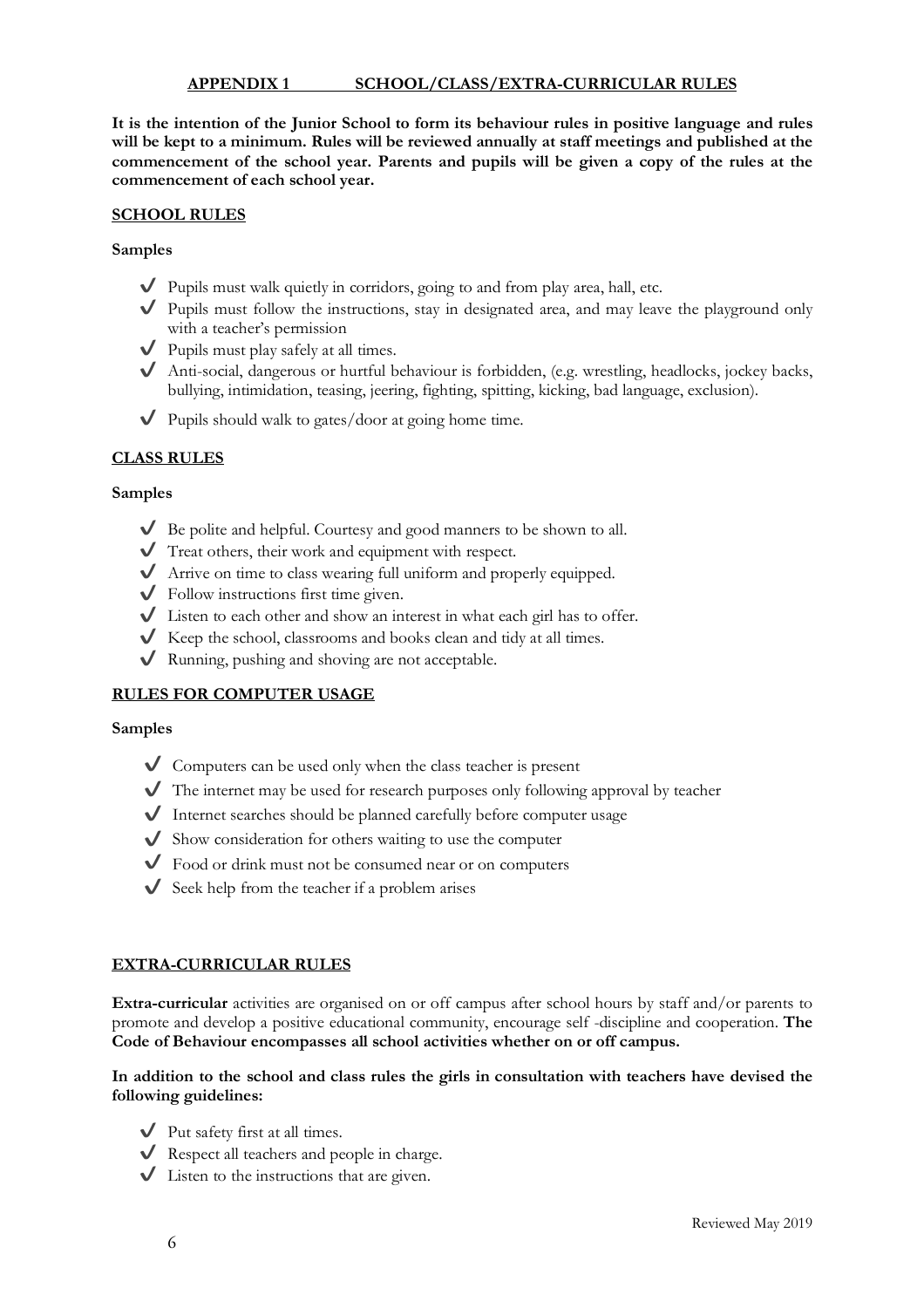- $\bigvee$  Don't start an exercise until the teacher tells you to start.
- ✔ Don't cheat and play according to the rules.
- $\sqrt{\phantom{a}}$  Take care of all equipment.
- $\bigvee$  Don't interfere with or argue with other people.
- ✔ Consider all people around you.
- ✔ Always be polite and helpful.

## **IMPLEMENTATION:**

All girls are advised of and must abide by the guidelines. They sign duplicate copies of the guidelines at the beginning of the school year. Entrants at any other stage of the year must be similarly informed. They receive one copy and the school retains the other copy (JS Head's Office).

**Infringements will be dealt with under minor misbehaviour in the first instance.**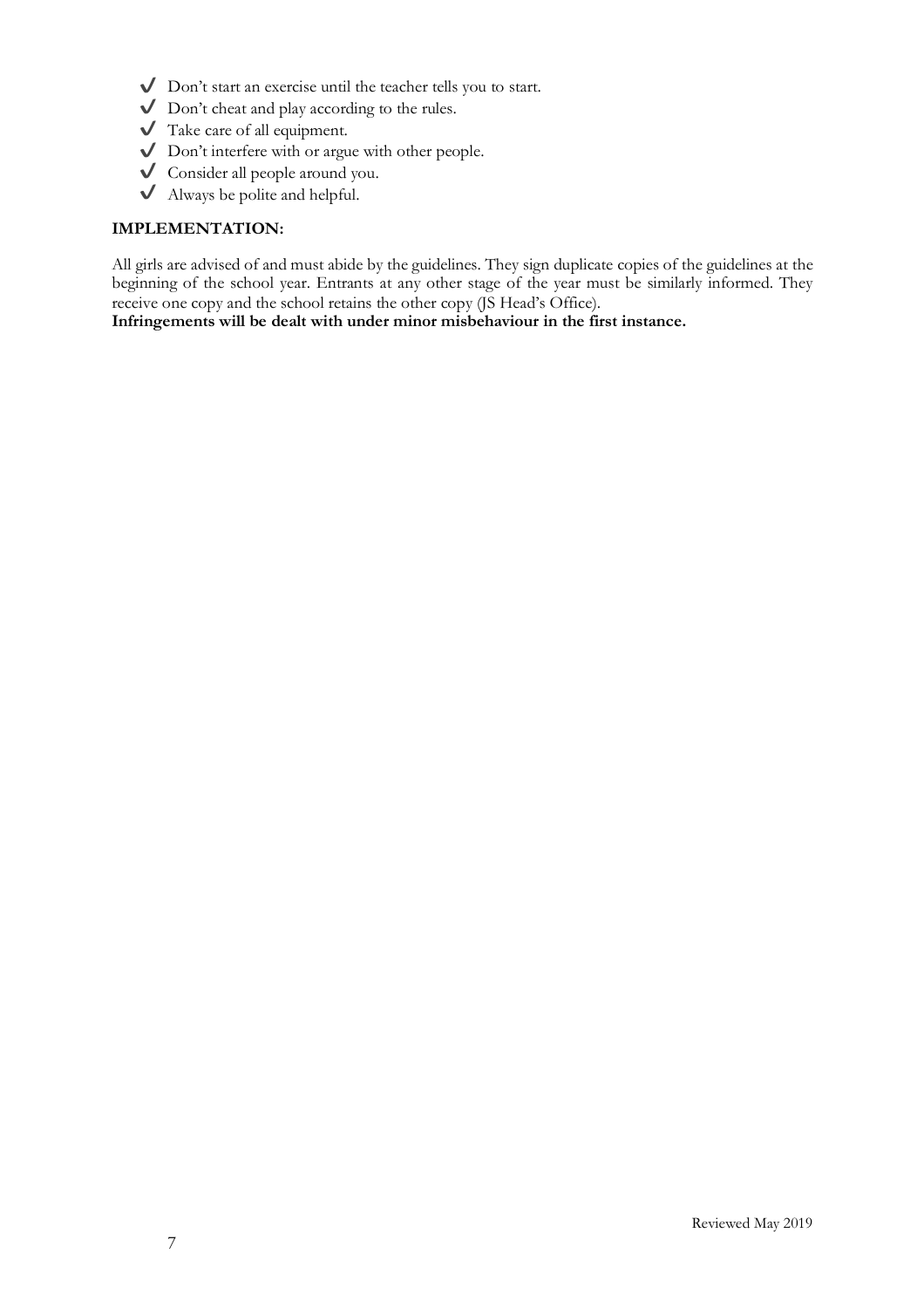## **APPENDIX 2 MOBILE PHONE USE**

Generally, the use of mobile phones is not necessary in the Junior School as the children are encouraged to use the school phone when needed.

An exceptional circumstance is girls travelling alone to and from school. They are permitted to carry mobile phones under the following conditions:

- Parents must inform the school in writing that their child is travelling alone and in what way.
- Girls must turn off mobile phones (with identifiable mark or symbol) and hand to the class teacher before class begins.
- Girls must take responsibility for collecting mobile phones at the end of the school day.
- The Junior School does not accept any liability for the loss/damage of phones.

**Any infringement of these requirements will be dealt with under minor misbehaviour in the first instance.**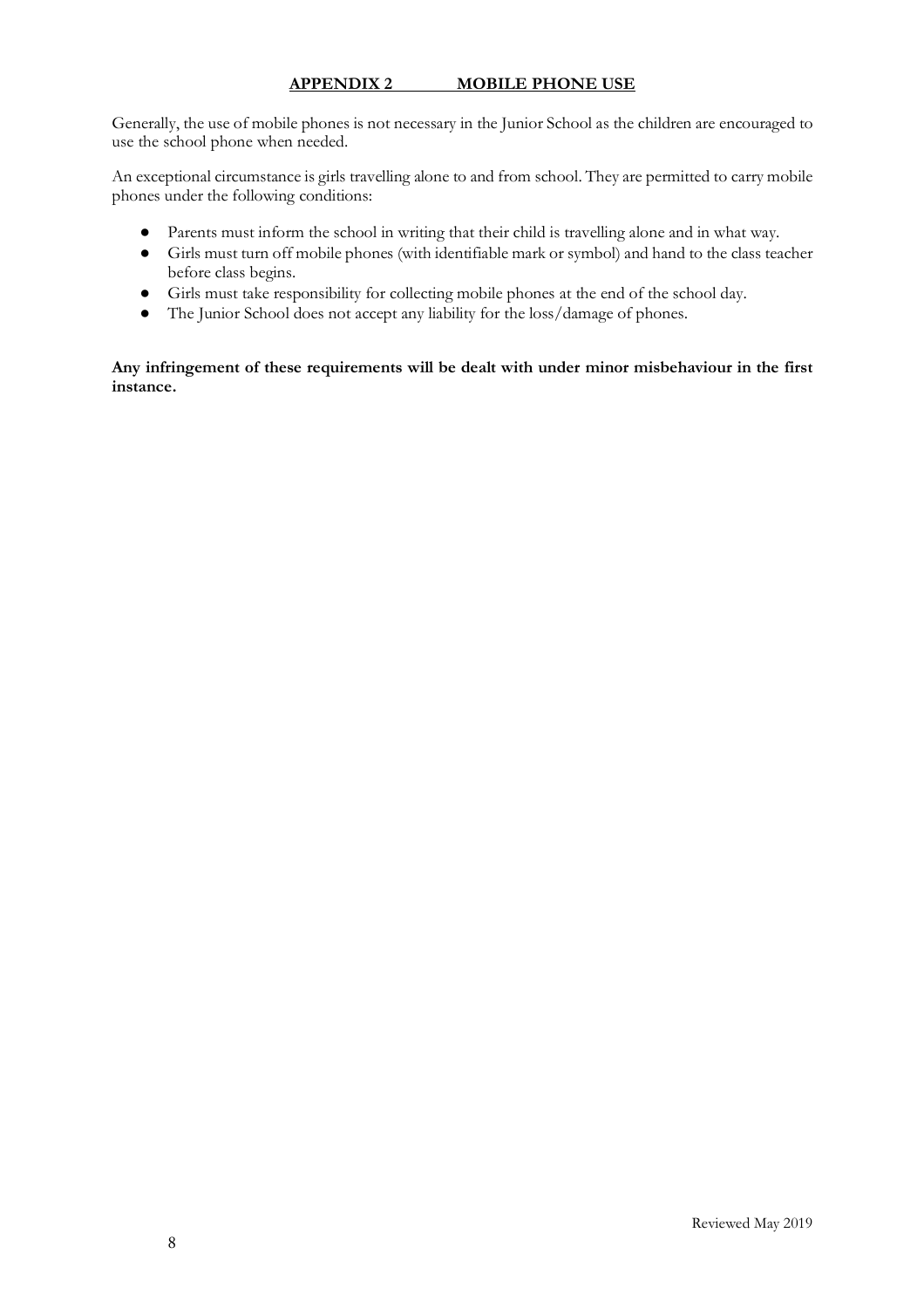## **APPENDIX 3 MISBEHAVIOUR**

#### **Disciplinary Actions and Sanctions for Misbehaviour**

The degree of misbehaviour e/g **minor**, **serious** or **gross**, will be judged by staff and / or JS Head based on a common sense approach with regard to the gravity / frequency of such misbehaviour.

#### **Examples of Minor Misbehaviour**

Interrupting class work / arriving late with no reasonable explanation / running in school / not listening and speaking out of turn / leaving seat without reason/ not wearing correct uniform/ being discourteous / not completing homework without good reason/ wearing jewellery, make-up or having nail polish /belongings not named/ hair not tied back/not bringing excuse notes for absences and homework/using gum/using mobile phones without permission (Appendix 4)

#### **Steps taken by staff for dealing with minor misbehaviour:**

- Class teacher will normally deal with classroom misbehaviour.
- Verbal reprimand and reasoning with the pupil, including advice on how to improve, setting realistic targets.
- Time out from friends and others to reflect on misbehaviour.
- Loss of privileges.
- Noting of incidence in homework journal to parents.

#### **Steps to be taken by staff when dealing with regular occurrences of minor misbehaviour:**

- A record is kept of regular instances of misbehaviour.
- Following 5 instances of misbehaviour the pupil is sent to the Head of Junior School.
- Class teacher meets with parents. Communication with parents sooner rather than later.
- Head and class teacher meet parents/guardians.

#### **Examples of Serious Misbehaviour:**

Constantly disruptive in class/ telling lies /stealing, damaging or interfering with another person's property/ bullying /answering back/ using or writing inappropriate language/deliberately injuring a fellow pupil or partaking in any activity which puts themselves or others in danger.

#### **Steps to be taken when dealing with serious misbehaviour**

- A record of all serious misbehaviour is kept in the Incident Book.
- Pupils may be removed from activity if endangering self or others
- Pupil sent to JS Head accompanied by class teacher and made aware that suspension could be a possibility.
- Parents are contacted by the Head of Junior School.
- Child completes a Student Reflection Sheet to be signed by student, teacher and parents.
- Detention this step will be exercised as necessary.
- Suspension procedures may follow if deemed necessary by the school authorities in the case of repeated instances of serious misbehaviour

#### **Examples of Gross Misbehaviour**

Deliberately vandalizing school property/ aggressive, threatening or violent behaviour towards a teacher or pupil(s).

Bullying

Bringing alcohol, drugs, cigarettes or matches into school.

#### **Steps to be taken when dealing with gross misbehaviour**

- A record is kept in the Incident Book
- JS Head contacts parents/guardians
- Suspension or expulsion may be considered (Appendix 4).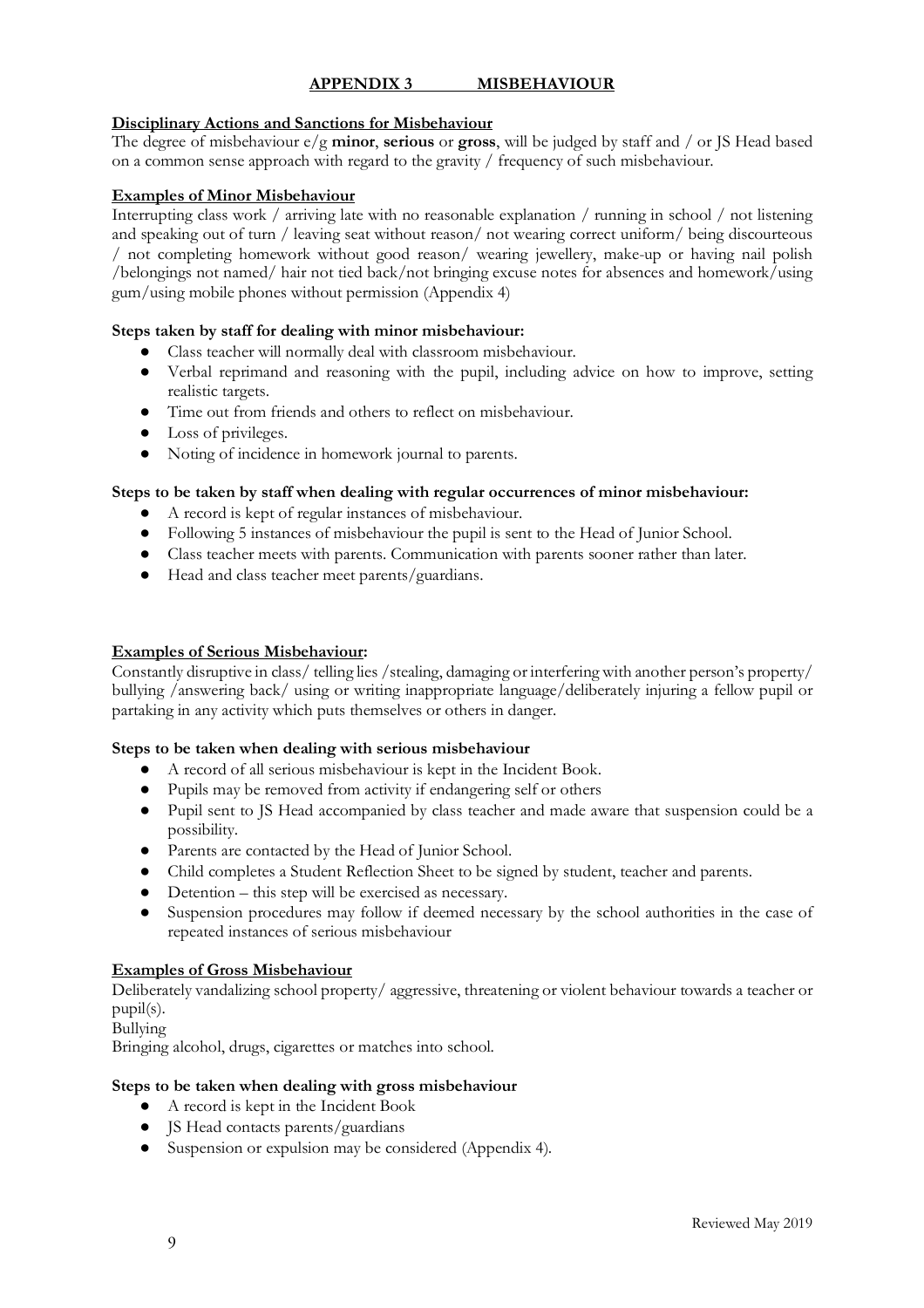## **APPENDIX 4 SUSPENSION AND EXPULSION**

#### **Suspension/Expulsion**

Before serious sanctions such as suspension or expulsion are used, the normal channels of communication between school and parent/guardians will be utilised. Communication with parent/guardians will be verbal initially followed by letter.

Exclusion (Suspension or Expulsion) from school will be applied (in accordance with Rule 130 of the Rules for National Schools as amended by circular and Education Welfare Act 2000). Before suspending or expelling a pupil, the Board shall notify the Local Welfare Education Officer in writing in accordance with Section 24 of the Education Welfare Act.

For gross misbehaviour or repeated instances of serious misbehaviour, suspension may be considered. Parent/guardians concerned will be invited to come to the school to discuss their child's case. Aggressive, threatening or violent behaviour towards anyone involved in the issue will be recorded in the Incident Book.

Where there are repeated instances of serious misbehaviour, the Chairperson of the Board of Management will be informed and the parent/guardians will be requested in writing to attend at the school to meet the Chairperson and the principal. If the parents/guardians do not give an undertaking that the pupil will behave in an acceptable manner in the future the pupil may be suspended for a period. Notwithstanding the provision of an undertaking from the parents/guardians that the pupil will behave in an acceptable manner in the future, the school reserves the right to suspend the pupil. Prior to suspension, where possible, the JS Head may review the case in consultation with teachers and other members of the school community involved, with due regard to records of previous misbehaviours, their pattern and context, sanctions and other interventions used and their outcomes, any relevant medical information and any information advanced by the parents/guardians Suspension will be in accordance with Rule 130 of the Rules for National Schools as amended by circular and Education Welfare Act 2000.

In the case of gross misbehaviour, where it is necessary to ensure that order and discipline are maintained and to secure the safety of the pupils, the Board may authorise the Chairperson or JS Head to sanction an immediate suspension for a period not exceeding three school days, pending a discussion of the matter with the parents/guardians

**Bullying is considered gross misbehaviour.** Bullying is defined in the as "unwanted negative behaviour, verbal, psychological or physical conducted by an individual or group against another person (or persons) and which is repeated over time. The most common forms of bullying are aggressive physical contact, namecalling, intimidation, extortion, isolation and taunting. Bullying will not be tolerated and parents will be expected to cooperate with the school at all times in dealing with instances of bullying in accordance with the school's Anti-Bullying Policy.

**Expulsion** may be considered in extreme cases, in accordance with the Rules for National Schools and the Education Welfare Act 2000. Before suspending or expelling a pupil, the Board shall notify the Local Welfare Education Officer in writing in accordance with Section 24 of the Education Welfare Act.

#### **Removal of Suspension (Reinstatement)**

Following or during a period of suspension, the parents/guardians may apply to have the pupil reinstated to the school. The parents/guardians must give a satisfactory undertaking that a suspended pupil will behave in accordance with the school code and the JS Head must be satisfied that the pupil's reinstatement will not constitute a risk to the pupil's own safety or that of the other pupils or staff. The JS Head will facilitate the preparation of a behaviour plan for the pupil if required and will re-admit the pupil formally to the class.

\_\_\_\_\_\_\_\_\_\_\_\_\_\_\_\_\_\_\_\_\_\_\_\_\_\_\_\_\_\_\_\_\_\_\_\_\_\_\_\_\_\_\_\_\_\_\_\_\_\_\_\_\_\_\_\_\_\_\_\_\_\_\_\_\_\_\_\_\_\_